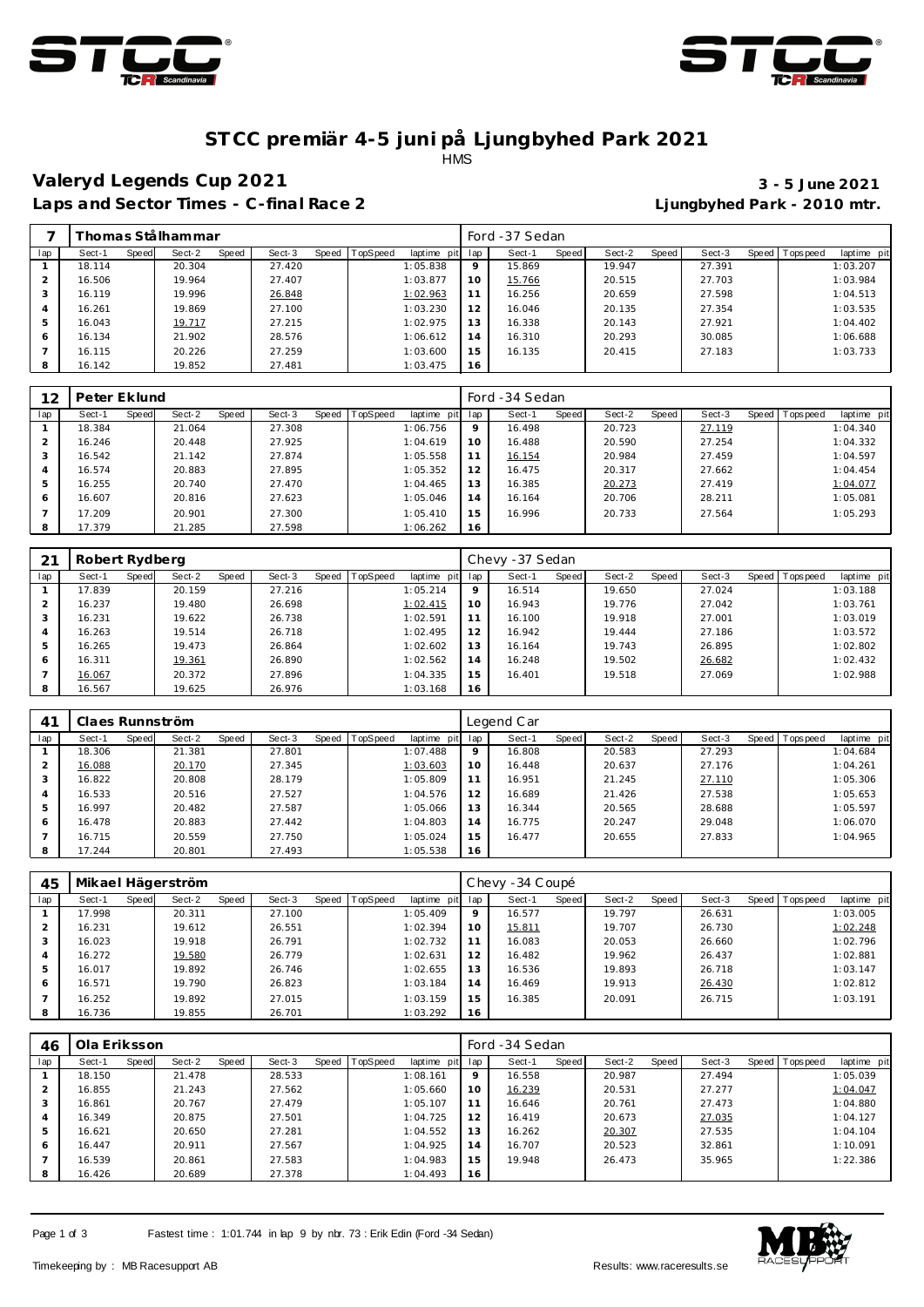



#### **ST CC premiär 4-5 juni på Ljungbyhed Park 2021 HMS**

### **Valeryd Legends Cup 2021 3 - 5 June 2021**

# **Laps and Sector Times - C-final Race 2 Ljungbyhed Park - 2010 mtr.**

| 64  | Anders Holm |       |        |       |        |       |          |             |     | Chevy -34 Coupé |              |        |       |        |       |           |             |
|-----|-------------|-------|--------|-------|--------|-------|----------|-------------|-----|-----------------|--------------|--------|-------|--------|-------|-----------|-------------|
| lap | Sect-1      | Speed | Sect-2 | Speed | Sect-3 | Speed | TopSpeed | laptime pit | lap | Sect-1          | <b>Speed</b> | Sect-2 | Speed | Sect-3 | Speed | Tops peed | laptime pit |
|     | 18.536      |       | 22.486 |       | 28.440 |       |          | 1:09.462    | 8   | 17.311          |              | 22.421 |       | 29.217 |       |           | 1:08.949    |
|     | 18.622      |       | 22.983 |       | 28.969 |       |          | 1:10.574    | Q   | 17.801          |              | 22.781 |       | 29.269 |       |           | 1:09.851    |
| 3   | 16.649      |       | 22.794 |       | 29.067 |       |          | 1:08.510    | 10  | 18.257          |              | 25.516 |       | 29.563 |       |           | 1:13.336    |
| 4   | 17.048      |       | 23.203 |       | 28.406 |       |          | 1:08.657    | 11  | 17.221          |              | 23.245 |       | 30.177 |       |           | 1:10.643    |
|     | 17.274      |       | 22.440 |       | 29.116 |       |          | 1:08.830    | 12  | 17.718          |              | 23.356 |       | 29.134 |       |           | 1:10.208    |
| 6   | 16.944      |       | 22.591 |       | 29.657 |       |          | 1:09.192    | 13  | 17.725          |              | 22.898 |       | 28.937 |       |           | 1:09.560    |
|     | 17.759      |       | 22.140 |       | 29.138 |       |          | 1:09.037    | 14  | 19.604          |              | 23.904 |       | 29.696 |       |           | 1:13.204    |

| 65  | Peter Bondesson |       |        |       |        |       |          |                 |         | chevy 37 sedan |       |        |       |        |                 |             |
|-----|-----------------|-------|--------|-------|--------|-------|----------|-----------------|---------|----------------|-------|--------|-------|--------|-----------------|-------------|
| lap | Sect-1          | Speed | Sect-2 | Speed | Sect-3 | Speed | TopSpeed | laptime pit lap |         | Sect-1         | Speed | Sect-2 | Speed | Sect-3 | Speed Tops peed | laptime pit |
|     | 18.574          |       | 22.258 |       | 29.998 |       |          | 1:10.830        | 8       | 17.228         |       | 21.038 |       | 28.764 |                 | 1:07.030    |
|     | 18.775          |       | 22.866 |       | 28.921 |       |          | 1:10.562        | $\circ$ | 17.253         |       | 21.314 |       | 28.812 |                 | 1:07.379    |
|     | 17.108          |       | 22.339 |       | 28.939 |       |          | 1:08.386        | 1 O     | 17.099         |       | 21.376 |       | 28.813 |                 | 1:07.288    |
|     | 17.734          |       | 22.853 |       | 29.207 |       |          | 1:09.794        |         | 17.108         |       | 21.750 |       | 28.659 |                 | 1:07.517    |
|     | 17.363          |       | 21.482 |       | 29.613 |       |          | 1:08.458        | 12      | 20.064         |       | 23.338 |       | 28.600 |                 | 1:12.002    |
| 6   | 16.967          |       | 22.032 |       | 28.689 |       |          | 1:07.688        | 13      | 17.250         |       | 21.561 |       | 29.175 |                 | 1:07.986    |
|     | 17.282          |       | 21.214 |       | 28.606 |       |          | 1:07.102        |         | 17.182         |       | 21.314 |       | 28.957 |                 | 1:07.453    |

| 73  | Erik Edin |       |        |       |        |       |          |             |     | Ford -34 Sedan |       |        |       |        |       |            |             |
|-----|-----------|-------|--------|-------|--------|-------|----------|-------------|-----|----------------|-------|--------|-------|--------|-------|------------|-------------|
| lap | Sect-1    | Speed | Sect-2 | Speed | Sect-3 | Speed | TopSpeed | laptime pit | lap | Sect-1         | Speed | Sect-2 | Speed | Sect-3 | Speed | Tops pee d | laptime pit |
|     | 17.518    |       | 20.286 |       | 27.034 |       |          | 1:04.838    | 9   | 15.926         |       | 19.335 |       | 26.483 |       |            | 1:01.744    |
|     | 16.162    |       | 19.181 |       | 26.911 |       |          | 1:02.254    | 10  | 16.020         |       | 19.952 |       | 28.132 |       |            | 1:04.104    |
|     | 16.142    |       | 19.150 |       | 26.720 |       |          | 1:02.012    | 11  | 16.005         |       | 20.287 |       | 26.567 |       |            | 1:02.859    |
|     | 16.501    |       | 19.749 |       | 26.373 |       |          | 1:02.623    | 12  | 15.806         |       | 19.522 |       | 26.521 |       |            | 1:01.849    |
|     | 16.312    |       | 19.354 |       | 26.642 |       |          | 1:02.308    | 13  | 15.959         |       | 19.616 |       | 26.898 |       |            | 1:02.473    |
| 6   | 16.079    |       | 19.570 |       | 27.436 |       |          | 1:03.085    | 14  | 16.068         |       | 19.690 |       | 26.880 |       |            | 1:02.638    |
|     | 16.096    |       | 19.073 |       | 27.007 |       |          | 1:02.176    | 15  | 16.133         |       | 19.794 |       | 28.268 |       |            | 1:04.195    |
|     | 16.011    |       | 19.161 |       | 26.593 |       |          | 1:01.765    | 16  |                |       |        |       |        |       |            |             |

| 74  | Niklas Jerringe |       |        |       |        |                |             |             | Ford -34 Sedan |       |        |       |        |                 |             |
|-----|-----------------|-------|--------|-------|--------|----------------|-------------|-------------|----------------|-------|--------|-------|--------|-----------------|-------------|
| lap | Sect-1          | Speed | Sect-2 | Speed | Sect-3 | Speed TopSpeed | laptime pit | lap         | Sect-1         | Speed | Sect-2 | Speed | Sect-3 | Speed Tops peed | laptime pit |
|     | 17.827          |       | 20.982 |       | 27.894 |                | 1:06.703    | $\mathsf Q$ | 17.233         |       | 20.662 |       | 27.182 |                 | 1:05.077    |
|     | 16.426          |       | 20.999 |       | 26.884 |                | 1:04.309    | 10          | 16.536         |       | 20.037 |       | 27.258 |                 | 1:03.831    |
|     | 16.370          |       | 20.520 |       | 27.863 |                | 1:04.753    | 11          | 17.358         |       | 20.455 |       | 27.104 |                 | 1:04.917    |
| 4   | 16.987          |       | 20.359 |       | 27.901 |                | 1:05.247    | 12          | 16.516         |       | 20.468 |       | 27.098 |                 | 1:04.082    |
| 5   | 16.467          |       | 20.589 |       | 27.545 |                | 1:04.601    | 13          | 16.607         |       | 20.051 |       | 27.359 |                 | 1:04.017    |
| 6   | 16.641          |       | 22.810 |       | 27.899 |                | 1:07.350    | 14          | 17.275         |       | 20.536 |       | 27.141 |                 | 1:04.952    |
|     | 16.201          |       | 20.002 |       | 26.997 |                | 1:03.200    | 15          | 18.560         |       | 20.074 |       | 28.271 |                 | 1:06.905    |
| 8   | 17.194          |       | 21.086 |       | 27.237 |                | 1:05.517    | 16          |                |       |        |       |        |                 |             |

| 85             | Kai Serneholt   |                 |        |                               |         | $Cheva -37$            |                 |                 |                          |
|----------------|-----------------|-----------------|--------|-------------------------------|---------|------------------------|-----------------|-----------------|--------------------------|
| lap            | Sect-1<br>Speed | Sect-2<br>Speed | Sect-3 | Speed TopSpeed<br>laptime pit | lap     | <b>Speed</b><br>Sect-1 | Speed<br>Sect-2 | Sect-3<br>Speed | Tops peed<br>laptime pit |
|                | 18.795          | 21.785          | 27.890 | 1:08.470                      | 8       | 19.433                 | 21.216          | 28.167          | 1:08.816                 |
|                | 19.623          | 21.709          | 27.842 | 1:09.174                      | $\circ$ | 17.222                 | 21.854          | 28.006          | 1:07.082                 |
|                | 17.468          | 20.886          | 27.653 | 1:06.007                      | 10      | 16.722                 | 21.739          | 28.059          | 1:06.520                 |
| $\overline{4}$ | 16.667          | 21.537          | 28.037 | 1:06.241                      | 11      | 17.305                 | 21.402          | 27.825          | 1:06.532                 |
| 5              | 16.225          | 20.906          | 27.890 | 1:05.021                      | 12      | 16.721                 | 21.335          | 27.678          | 1:05.734                 |
| 6              | 16.921          | 21.147          | 28.229 | 1:06.297                      | 13      | 20.092                 | 21.086          | 28.158          | 1:09.336                 |
|                | 16.613          | 20.918          | 28.056 | 1:05.587                      | 14      | 17.057                 | 22.057          | 29.092          | 1:08.206                 |

| -87 | Emil Engström |       |        |       |        |              |                  |             |     | Ford -34 Coupé |       |        |       |        |       |           |             |  |  |  |
|-----|---------------|-------|--------|-------|--------|--------------|------------------|-------------|-----|----------------|-------|--------|-------|--------|-------|-----------|-------------|--|--|--|
| lap | Sect-1        | Speed | Sect-2 | Speed | Sect-3 | <b>Speed</b> | <b>ITopSpeed</b> | laptime pit | lap | Sect-1         | Speed | Sect-2 | Speed | Sect-3 | Speed | Tops peed | laptime pit |  |  |  |
|     | 17.941        |       | 20.237 |       | 27.301 |              |                  | 1:05.479    | 9   | 16.132         |       | 19.782 |       | 26.983 |       |           | 1:02.897    |  |  |  |
|     | 16.607        |       | 19.813 |       | 26.621 |              |                  | 1:03.041    | 10  | 16.164         |       | 19.974 |       | 26.979 |       |           | 1:03.117    |  |  |  |
| 3   | 16.336        |       | 19.705 |       | 26.785 |              |                  | 1:02.826    | 11  | 16.113         |       | 19.960 |       | 26.751 |       |           | 1:02.824    |  |  |  |
| 4   | 16.133        |       | 19.696 |       | 26.746 |              |                  | 1:02.575    | 12  | 16.440         |       | 19.596 |       | 26.580 |       |           | 1:02.616    |  |  |  |
| 5   | 16.631        |       | 20.013 |       | 26.890 |              |                  | 1:03.534    | 13  | 16.602         |       | 19.823 |       | 26.545 |       |           | 1:02.970    |  |  |  |
| 6   | 16.208        |       | 19.613 |       | 27.186 |              |                  | 1:03.007    | 14  | 16.130         |       | 19.852 |       | 26.826 |       |           | 1:02.808    |  |  |  |
|     | 16.272        |       | 19.834 |       | 26.771 |              |                  | 1:02.877    | 15  | 17.066         |       | 19.553 |       | 26.668 |       |           | 1:03.287    |  |  |  |
| 8   | 16.196        |       | 19.786 |       | 27.167 |              |                  | 1:03.149    | 16  |                |       |        |       |        |       |           |             |  |  |  |